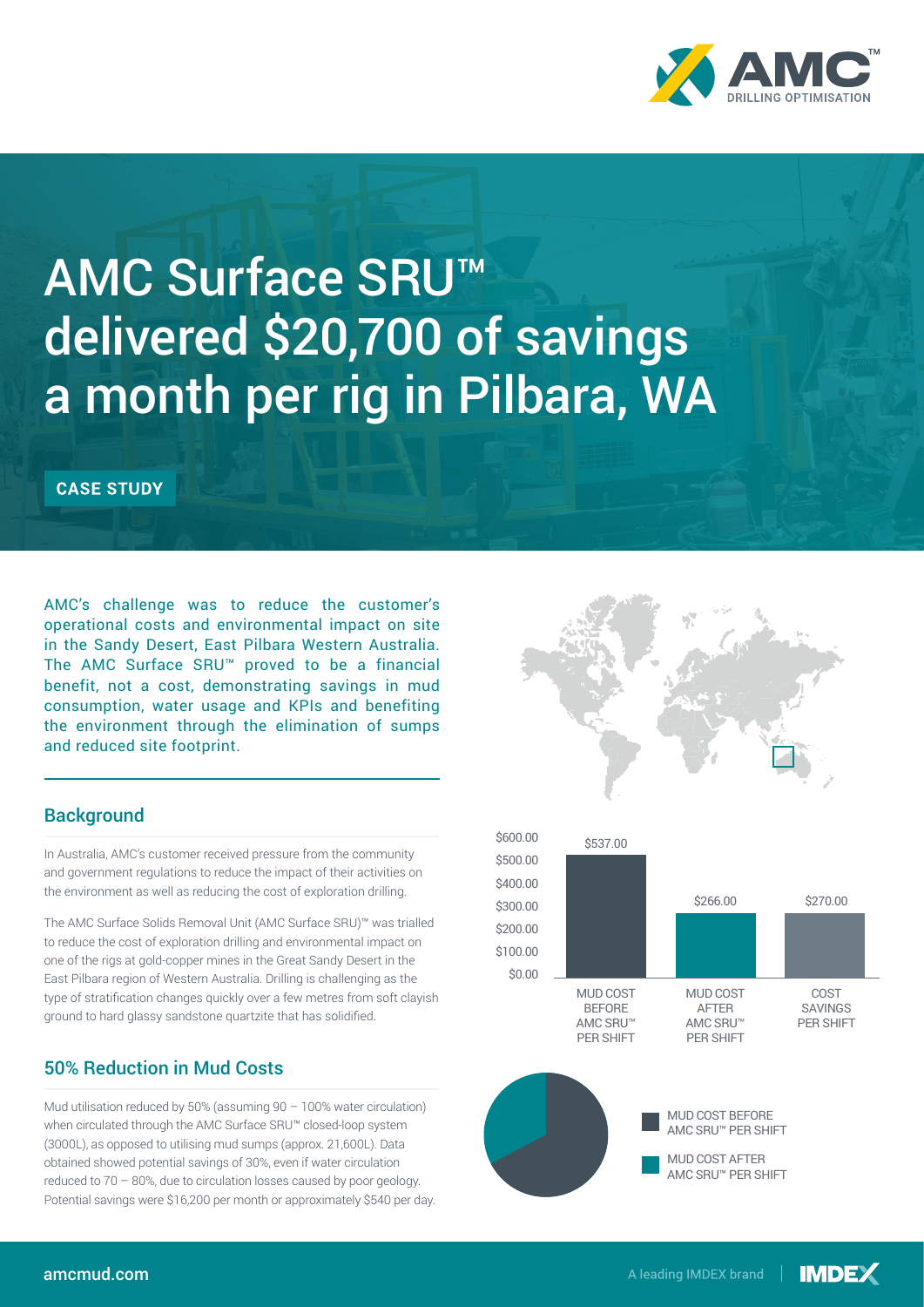## AMC Surface SRU™ CASE STUDY

Delivered \$20,700 of savings a month per rig in Pilbara, WA



#### TRIAL OVERVIEW

| Date                      | August - September, 2013                                                                                                                                                                                                    |  |
|---------------------------|-----------------------------------------------------------------------------------------------------------------------------------------------------------------------------------------------------------------------------|--|
| Location                  | East Pilbara Western Australia, exploration<br>$drilling-coring$                                                                                                                                                            |  |
| Access /<br>drill pads    | Ample space, gravel access road                                                                                                                                                                                             |  |
| Drill hole<br>information | Total depth $-1600$ m; PQ to 346m and NQ to<br>end of hole                                                                                                                                                                  |  |
| Mud<br>information        | Mud circulated from the sumps<br>(3 available) into a 2500L surface mixing tank<br>and refreshed with approx. 2 x 1kg AMC TROL™,<br>1kg AMC EZEE PAC R™ and 0.5kg AMC CR 650™                                               |  |
| Water                     | Supplied from two bores pumped directly to<br>the sumps, but dependent on mill activities.<br>The water condition was hard to very hard with<br>elevated chlorides (approx. 800ppm as Cl),<br>which affected mud properties |  |
| Geology                   | Hard, yet unconsolidated. Burden pressure kept<br>core intact but once relieved, collapsed into<br>smaller pieces                                                                                                           |  |
| Minerals                  | Gold.                                                                                                                                                                                                                       |  |
|                           |                                                                                                                                                                                                                             |  |

## Eliminated Need for Mud Sumps

The AMC Surface SRU™ replaced the need for 3 x ~7200L mud sumps. An external mixing tank (approx. 2000L) was used for rig suction, mud preparation and control of overflow from the AMC Surface SRU™. Savings associated with digging and re-mediating the sumps was estimated to be approximately \$1,000 (depending on ground and geology conditions).



*Traditional sumps versus cuttings obtained from the AMC Surface SRU™.*

## Up to 80% Less Water Used

mixing tank (2000L). Water was pumped directly from the bores to the perth, Australia of an asystem and the method of the method of announced the common of the sum of the supply, and subsequently drilling activity, was interrupted due to maintenance at the mill. The SRU's unique closed-loop system retained optimal fluid levels and eliminated problems typically experienced with open sumps. As a result, the operator reduced downtime and associated costs. The trial demonstrated water could be reduced by  $50 - 80\%$  by replacing the sumps (21,600L) with the AMC Surface SRU™ (3000L) and an external sumps; therefore cartage costs were not incurred. From time to time



## Up to 98% Reduction in Cuttings Volume

The AMC Surface SRU™ reduced the overall volume of mud cuttings by up to 98%. The condition of the cuttings from the AMC Surface SRU™ chute was also dry and stiff (approximately 70% dry, with 30% water), which enabled simple removal from site and easy access to municipal disposal sites.

The dry and stiff consistency of cuttings removed via the waste chute allows simple and environmental removal of cuttings from site.

## Smaller Site Footprint, Lower Environmental Risks

The AMC Surface SRU™ significantly reduced the site footprint by eliminating the need to dig sumps. It also reduced the risk of poisoning or drowning to wildlife. Less water was consumed and the risk of ground water or local waterways being contaminated from sump seepage was also removed.





Sumps on site before using the *AMC Surface SRU*™*.*

T +1 403 259 5112 *AMC Surface SRU™ on site.*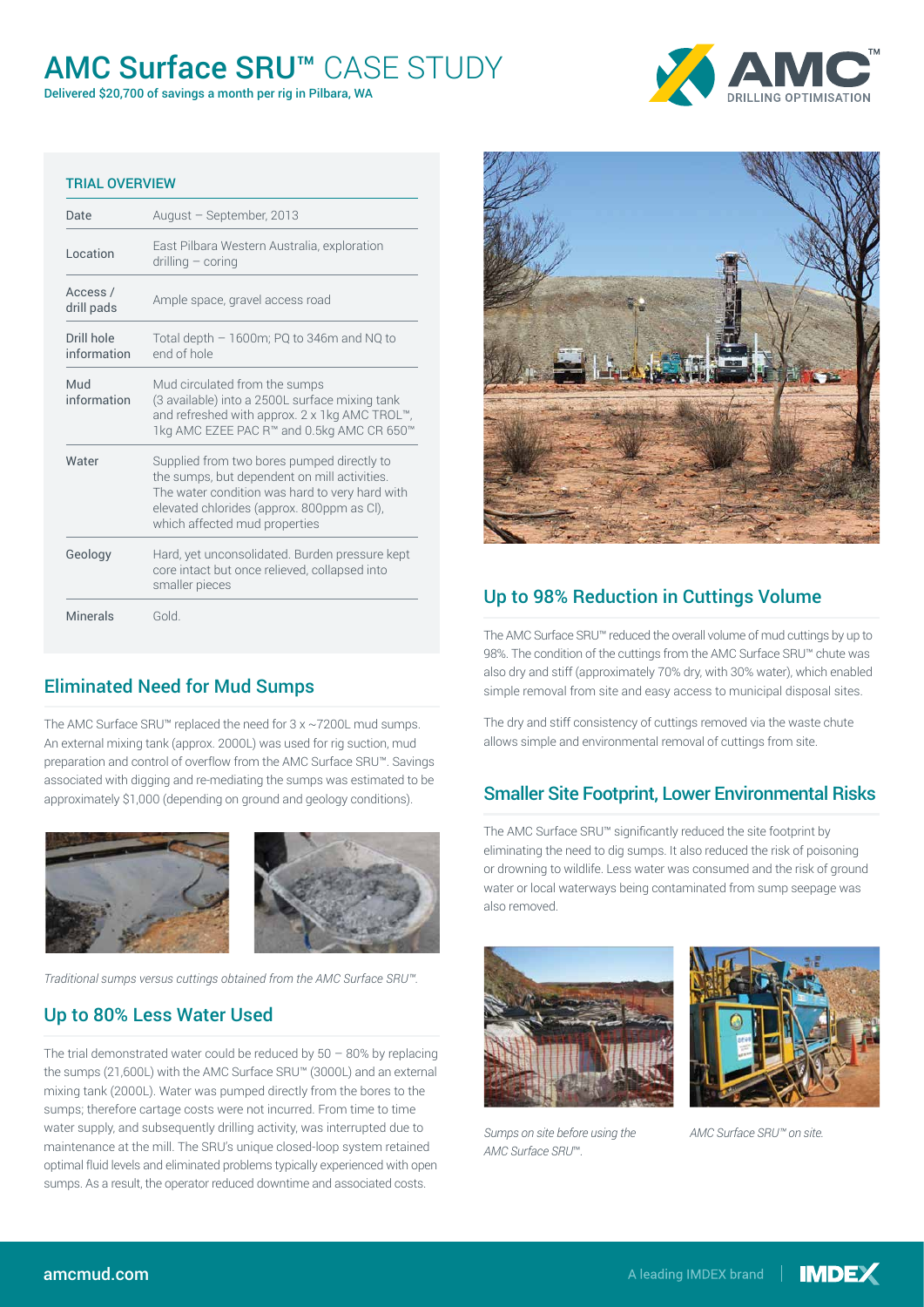## AMC Surface SRU™ CASE STUDY

Delivered \$20,700 of savings a month per rig in Pilbara, WA





## HSE Benefits Reduce the Risk of Injury

Every resource company would like to send operators home in good health and provide an injury free environment to work in. Fewer rod trips limits the crew's exposure to injury, heat exhaustion together with physical exertion in the dry hot conditions experienced in the Pilbara region.

## Consistent Mud Properties Achieved

AMC recorded mud and rheological properties throughout the trial. The mud properties were kept relatively consistent and clean, indicating the unit did not remove polymer, only undesirable cuttings.

#### Plastic Viscosity

Plastic viscosity is a good indicator of solids control. If the volume of solids increases, due to an increase in cuttings concentration, or a reduction in particle size due to grinding at the drill bit face, the plastic viscosity will increase indicating that the mud is not cleaned properly.

Solids build up in a mud system causes stuck pipe, dirty or a clogged back-end assembly, an increase in Marsh funnel viscosity and wear and tear on equipment. During the trial, the plastic viscosity of the mud remained consistent over a four week period, indicating the mud was cleaned adequately.

#### Yield Point

Changes in the yield point indicate chemical contamination may occur due to an increase in smaller particles and causes instability in the rheological properties. The yield point remained stable throughout the trial, indicating the mud was running at optimal condition.

#### Anaerobic Biodegradation

The hot and dry environmental conditions in the Pilbara region can cause the anaerobic biodegradation of mud at the bottom of the sumps – the size of the sumps and slow flow rate exacerbates this problem.

as mud is kept at optimum condition and is continuously flowing.<br>. When contaminated water is transferred from the sump to the mixing tank, the bacteria can also cause the mud to breakdown before it is used. The AMC Surface SRU™ closed-loop technology overcomes this problem

#### Specific Gravity

The specific gravity reduced between the collar and centrate, indicating the AMC Surface SRU™ centrifuge was successfully removing heavy<br>... cuttings.

|                               | Rheological<br>properties of<br>mud from collar | Rheological<br>properties of<br>centrate from<br>AMC Surface SRU™ |
|-------------------------------|-------------------------------------------------|-------------------------------------------------------------------|
| Viscosity                     | $35 - 37$ secs                                  | $35 - 37$ secs                                                    |
| Rheology<br>$600$ rpm $(cPs)$ | $13 - 17$                                       | $12 - 19$                                                         |
| Rheology<br>$300$ rpm (cPs)   | $8 - 10$                                        | $8 - 12$                                                          |
| Plastic viscosity (cPs)       | $5 - 7$                                         | $3 - 7$                                                           |
| Yield point $(lb / 100ft^2)$  | $2 - 5$                                         | $1 - 6$                                                           |
| Specific Gravity (SG)         | $1.02 - 1.04$                                   | $1.00 - 1.02$                                                     |
| Filtrate (ml, 30 min)         | $12 - 16ml$                                     | $12 - 16ml$                                                       |
| Sand content                  | $0.25 - 0.75%$                                  | Nil                                                               |

## Particle Size Reduced to Less Than 10 Micron

Clean mud in good rheological condition is essential for the successful and economic completion of a drill hole. The typical particle size of cuttings within drilling fluid pouring from the collar during diamond drilling is approximately  $0 - 1000$  microns. When utilising the AMC Surface SRU<sup>™</sup>, the particle size reduced to less than 10 micron (this includes the particle size of the drill fluid itself).

Cleaner mud containing smaller and fewer particles improves downhole utilisation of drilling equipment and reduces its wear and tear. As a result, replacement, maintenance and downtime costs are reduced.

Particle Size Distribution Indicating Reduction of Particle Size



Centrifuge / Centrate